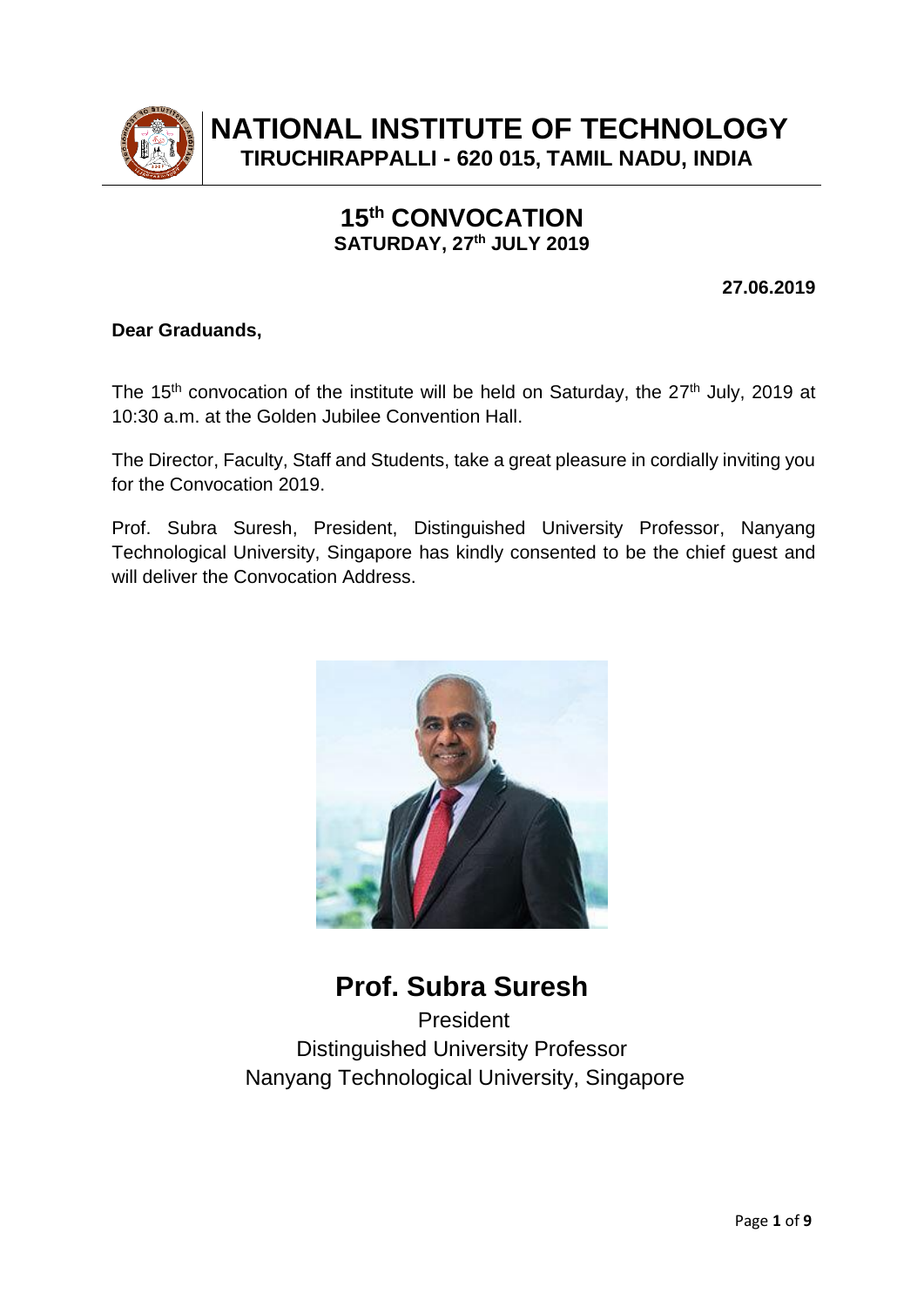## *Brief biography of our Honourable Chief Guest:*

Prof. Subra Suresh is President and Distinguished University Professor at Nanyang Technological University, Singapore, and the 21st Century Professor of Mechanics in Medicine at the University of Pittsburgh Medical School. He has previously served as: Dean of MIT's School of Engineering and Vannevar Bush Professor of Engineering; Director of the National Science Foundation, a position to which he was nominated by the United States President and unanimously confirmed by the US Senate; President of Carnegie Mellon University; and Professor of Engineering at Brown University. President Suresh is an elected member of all three branches of the US National Academies – Engineering, Sciences, and Medicine – as well as the American Academy of Arts and Sciences, and the National Academy of Inventors. He has been awarded 18 honorary doctorate degrees from institutions in the USA, UK, China, India, Sweden, Spain, Switzerland, South Korea, Greece and Russia. He has authored three books, more than 300 research articles and 25 patents, and has co-founded a technology startup. He has been widely recognized for his research into the properties of engineered and biological materials and their implications for human diseases. His recent honors include: the 2015 Industrial Research Institute Medal; the 2013 Benjamin Franklin Medal in Mechanical Engineering and Materials Science; the 2012 Timoshenko Medal and the 2011 Nadai Medal of the American Society of Mechanical Engineers; the 2011 Padma Shri award, one of the highest civilian honors from the President of India; and the 2007 Gold Medal of the Federation of European Materials Societies. He is an independent Director of the Board of HP Inc. in Palo Alto, CA, and of the Singapore Stock Exchange; a Senior Advisor to Temasek International Pte Ltd., Singapore; an Advisor to the Chairman of Reliance Industries Ltd., India; and a member of the Science, Technology and Innovation Council of Siemens AG, Germany.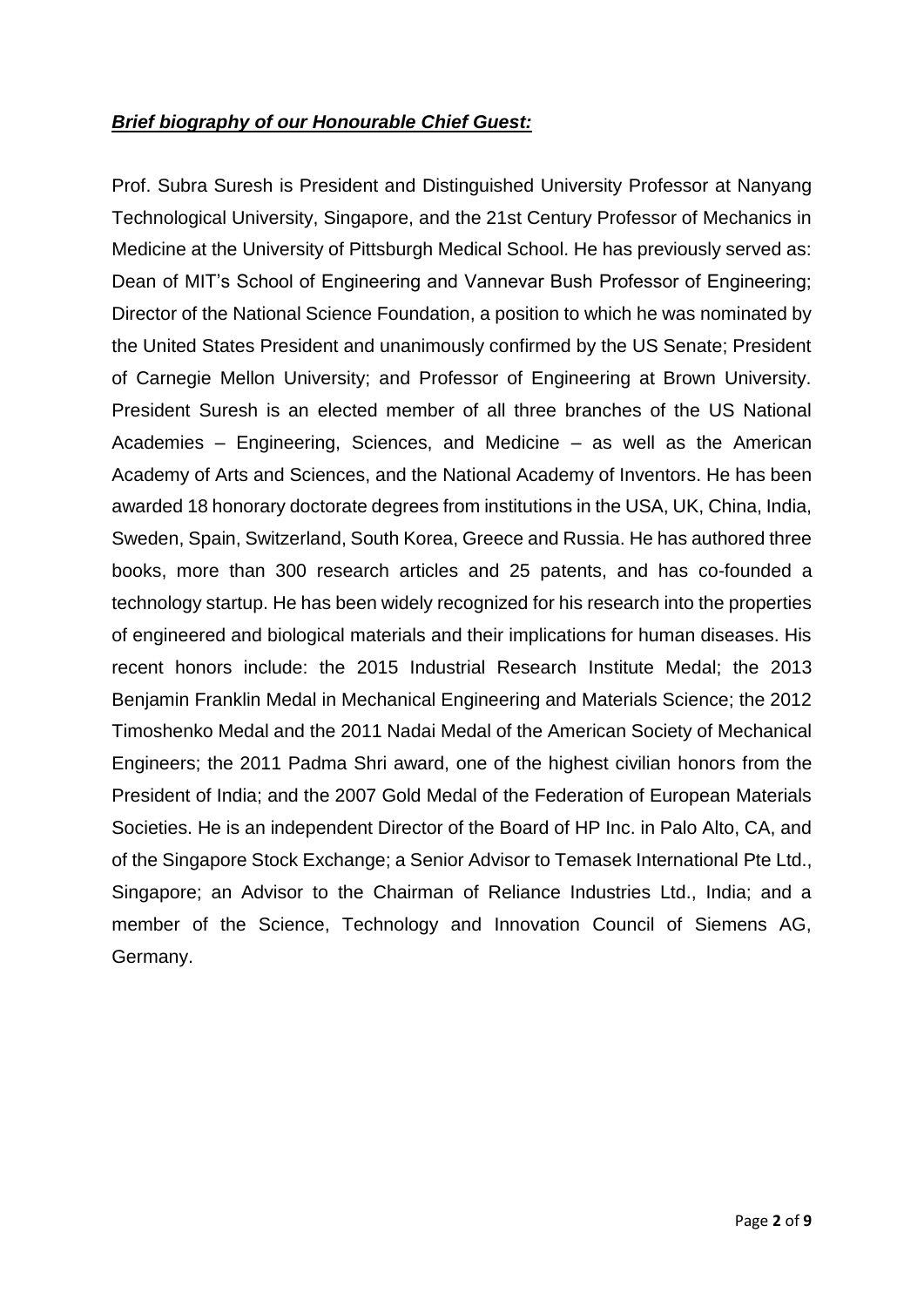# **IMPORTANT INSTRUCTIONS TO THE GRADUANDS**

Graduands attending convocation are requested to plan their travel so as to stay on campus the full day, on 27<sup>th</sup> July 2019 because the convocation event is spread over both forenoon and afternoon.

Participation in forenoon session is mandatory to receive the degree certificate in person in the afternoon session. The candidates who are qualified for the award of Degree during the convocation 2019 are hereby informed to follow the instructions given below.

## **1. Prior to Convocation**

## **a) Clearance of institute dues, if any**

- The students who have dues in the Institute fee / CSG / Hostel / Library should clear the dues before the convocation, to be eligible to receive the degree on the day of convocation. The students who still have the dues can clear / pay the same and send the scanned copy of the proof/ receipt to [degree@nitt.edu](mailto:degree@nitt.edu) on or before 05.07.2019 positively.
- The post graduate students (M.Tech., M.Arch., M.Sc., M.C.A., M.B.A., M.S.(by Research) and Ph.D.) shall ensure that they have submitted a copy of their previous academic certificates (UG/ UG and PG) to the academic office, N.I.T., Trichy to be eligible to receive the degree on the day of convocation. Those who have not submitted the same so far shall send scanned copy of the document(s) to [degree@nitt.edu](mailto:degree@nitt.edu) on or before 05.07.2019 without fail.
- **[Consent form for M.S.\(by Research\) and Ph.D. graduands](https://www.nitt.edu/home/students/events/convocation/convocation2017/2.Consent%20form%20for%20attending%20or%20not%20attending%20the%20convocation%20(Only%20for%20MS%20and%20Ph.D.%20Scholars).pdf) (Click here)**

Graduands **M.S.(by Research) and Ph.D. Programme** should submit the filled in "Consent form for attending / not attending the convocation" along with the receipt (SB-collect) for Rs. 1,000/- (Rupees one thousand only).

## **b) Online Registration (mandatory for all eligible candidates)**

- i. It is essential to fill the **online registration** form and clearly indicate whether you plan to receive the **DEGREE IN-PERSON or DEGREE IN-ABSENTIA**.
- ii. It is essential to mention your permanent postal address in the online registration form, if you wish to receive the **DEGREE IN-ABSENTIA.**
- iii. **For online registration of B.Tech., M.Tech., M.Arch., M.C.A., M.B.A., M.Sc. graduands, click the following link using Mozilla Firefox:**

<http://misreg.nitt.edu/CONVOCATION>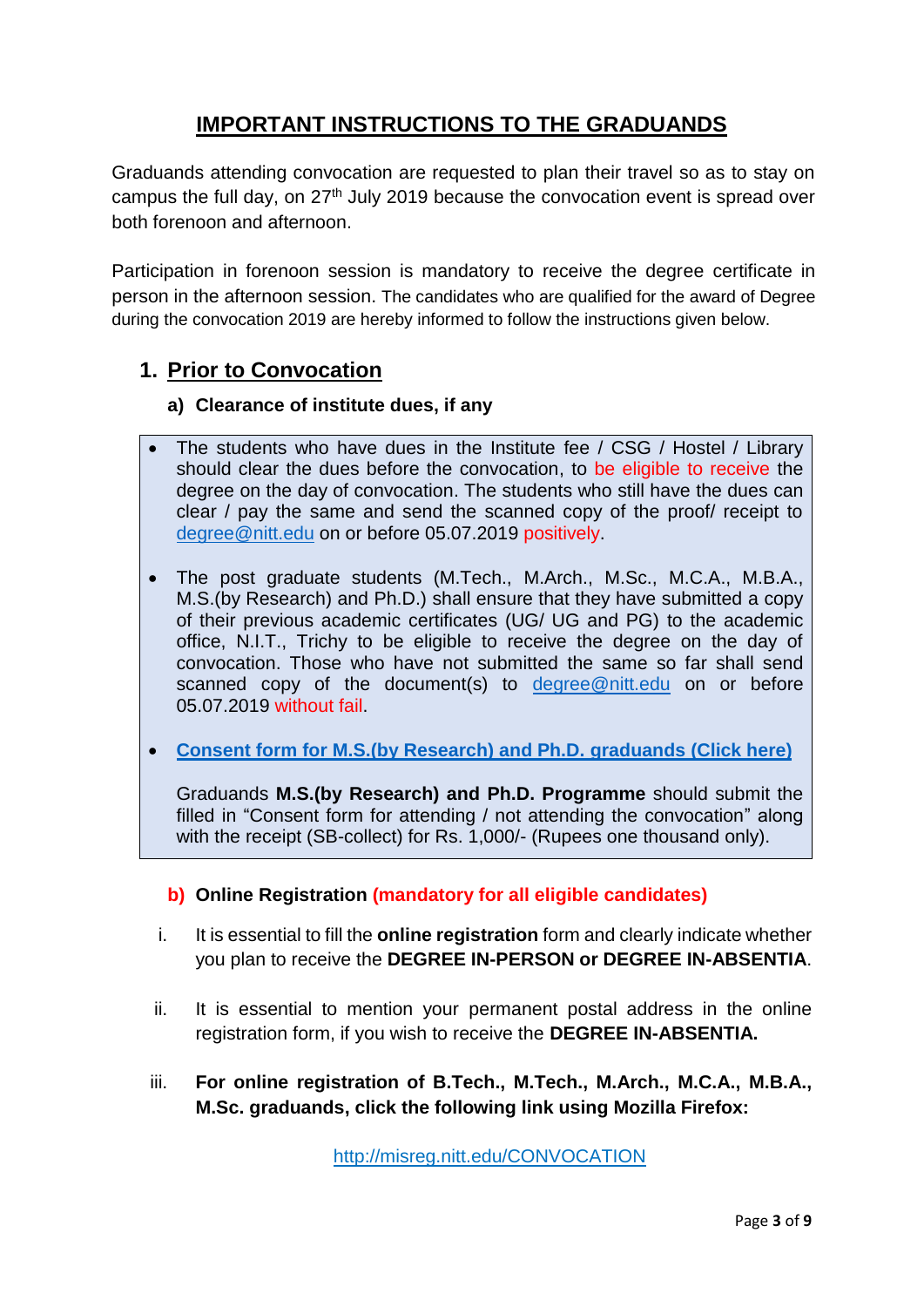iv. **For online registration of B.Tech. (On or before 2014 Batch), B.Arch., M.S. (by Research) and Ph.D. graduands, click the following link using Internet Explorer:**

<https://forms.gle/ebjbSYb17apTQGa77>

## **Communication to the B.Tech. Students with Minor Degree**

As per the regulations for B.Tech. under flexible curriculum (2015 – 16 admission), students successfully earning credits for five Minor subjects (other than own branch of study) qualify for the award of 'Minor' degree apart from their 'Major' branch of study. In this context of ensuing Convocation 2019, such students are required to complete the 'Undertaking form' in MIS Portal. Kindly note that this is essential for the award of Minor Degree.

## **Please note:**

If any problem is encountered during online registration, please send a mail to: [misacademics@nitt.edu](mailto:misacademics@nitt.edu) (**B.Tech., M.Tech., M.Arch., M.C.A., M.B.A., M.Sc.) &** [mis@nitt.edu](mailto:mis@nitt.edu) (**B.Tech. (On or before 2014 Batch), B.Arch., M.S. (by Research) and Ph.D. Graduands)**

**The last date for online registration is 15.07.2019 The last date for online registration is extended up to 19.07.2019 Email / hard copy will not be entertained.**

## **2. On the day of the Convocation**

- **a) On Campus Registration (Mandatory):**
- All the graduands attending the convocation must compulsorily register on campus during the Convocation.
- After completing the registration on campus, the graduands will be issued a registration kit containing the official invitation, token for convocation gown (one per registered graduand), entry pass for guest(s) and food coupons (one Breakfast and three Lunch coupons).
- Breakfast and lunch for the graduands is complimentary. Also for accompanying guests, complementary lunch is arranged. The details of location (the name of mess) will be indicated at the time of On campus registration.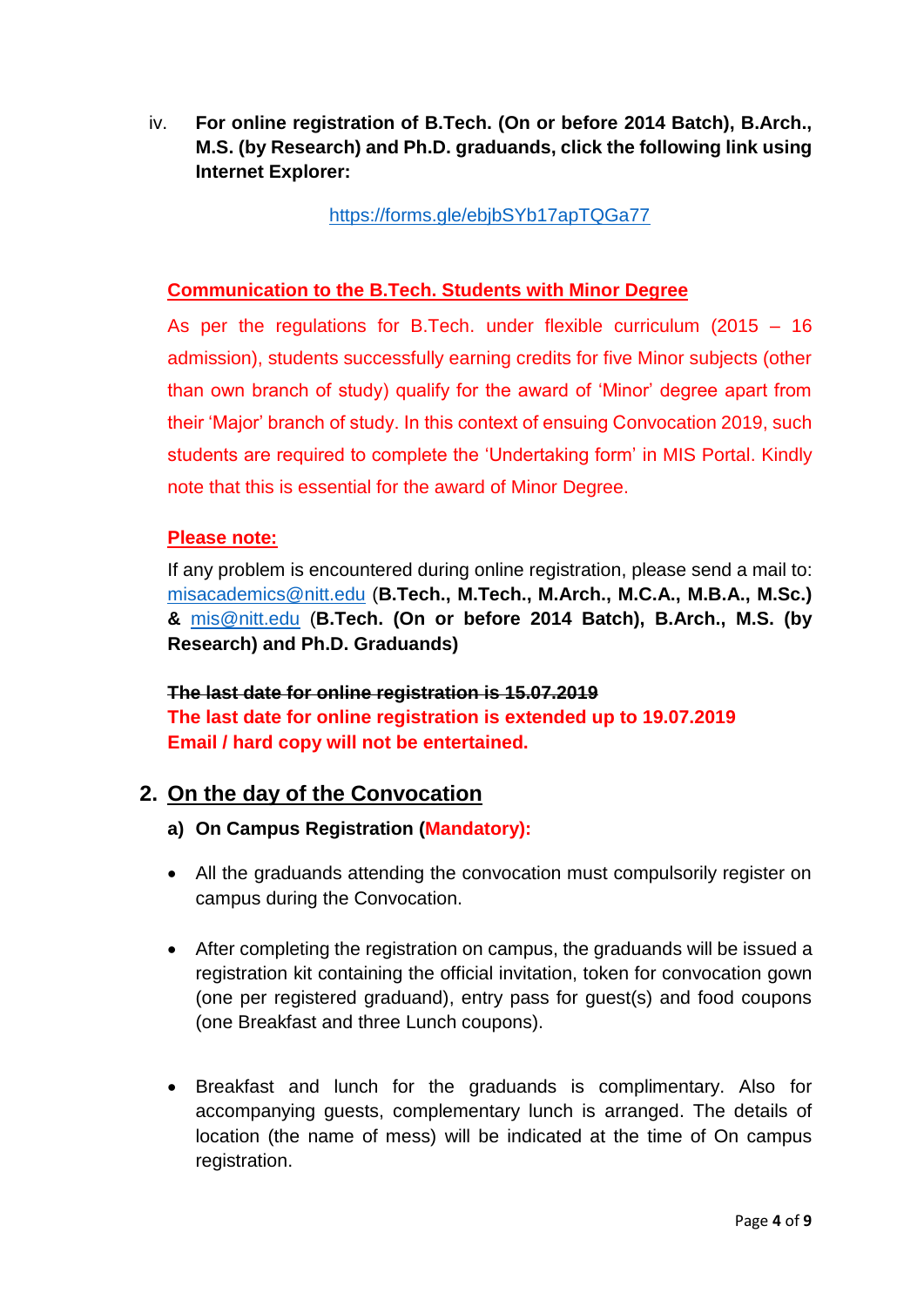**Entry passes for the afternoon session and the Convocation booklets will be distributed inside the Golden Jubilee Convention Hall (convocation hall). Hence, attending the Forenoon session is essential to get entry pass for the afternoon session where the DEGREE shall be received on stage.**

## **Schedule for On campus registration**

| Venue         | <b>Orion Building, NIT Tiruchirappalli</b> |
|---------------|--------------------------------------------|
| Date and time | 26.07.2019 ; 06.00 p.m. - 09.00 p.m.       |
|               | $27.07.2019$ ; 06.00 a.m. - 08.00 a.m.     |

## **Please note:**

On campus registration counter closes at 8.00 a.m. sharp on 27.07.2019 and there will be no late registration. Those who have not completed '**on campus registration'** neither be eligible to enter the convocation hall nor can they receive the degree on the day of the convocation.

- o A maximum of two guests per registered **(on campus)** graduand shall be permitted.
- $\circ$  Those who reach after 08:00 a.m. on 27.07.2019 will not be able to receive the degree certificate on the convocation day.

## **b) Dress Code for attending convocation:**

The graduands are requested to wear decent formal dress (For Boys: Pant & Shirt or Traditional Dress. For Girls: Sarees, Salwar Kameez) befitting the Convocation ceremony. As part of the ceremony, **convocation gown** is to be worn on top of the dress. **The convocation gown will be provided by the Institute during the On-Campus Registration.** Wear formal shoes or sandals only. Please do not wear casual or bathroom slippers.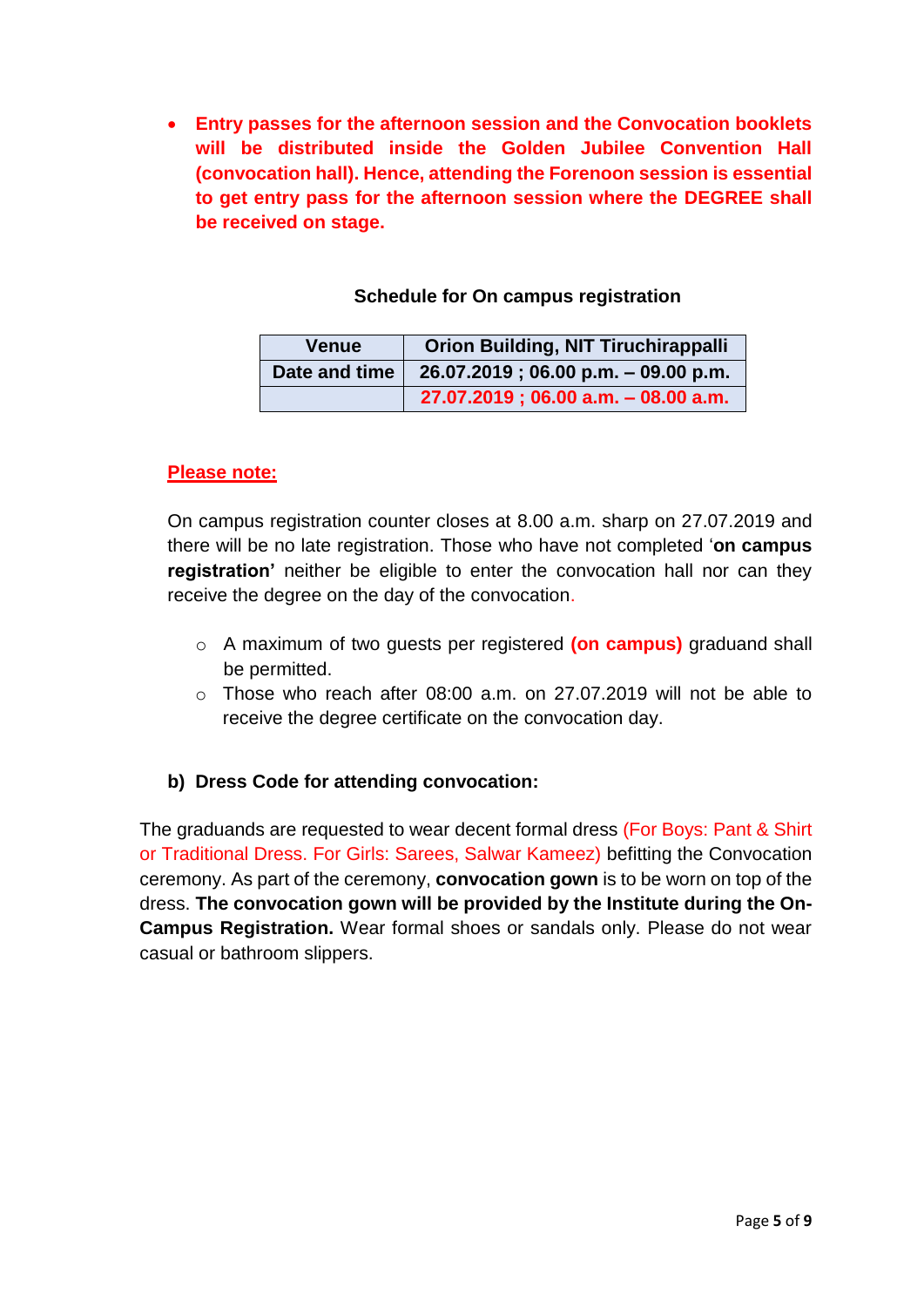## **c) Brief details of programme:**

The Convocation 2019 will be held in **TWO SESSIONS** as detailed below:

**Session - I:** This session will be held from10.30 a.m. to 12.30 p.m. in the Golden Jubilee Convention Hall (GJCH). All the graduating students are requested to be seated before 10.00 a.m. This session involves conferment of degrees, award of medals, pledge taking by the graduates followed by felicitations.

**Session - II:** This session will be held from 2.30 p.m. onwards in the GJCH. It will involve distribution of degree certificates to the graduating students by the Director.

**Graduands attending convocation are requested to plan their travel so as to stay on campus the full day, on 27 th July 2019 because the convocation event is spread over both forenoon and afternoon.** 

**Participation in forenoon session is mandatory to receive the degree certificate in person in the afternoon session.** 

| Session - I  |                                                                    |  |
|--------------|--------------------------------------------------------------------|--|
| 10:30 AM     | Entry to Golden Jubilee Convention Hall Closes                     |  |
| 10:55 AM     | Academic procession starts                                         |  |
| 11:00 AM     | Invocation                                                         |  |
| 11:03 AM     | Convocation declared open by the Chairperson, Board of Governors   |  |
| 11:04 AM     | Welcome address by the Director                                    |  |
| 11:20 AM     | Address by the Chief Guest                                         |  |
| 11:40 AM     | Conferment of degrees                                              |  |
| 12:01 PM     | Award of medals                                                    |  |
| 12:24 PM     | Pledge by the new Graduates                                        |  |
| 12:27 PM     | Convocation declared closed by the Chairperson, Board of Governors |  |
| 12:28 PM     | <b>National Anthem</b>                                             |  |
| 12:30 PM     | Academic procession leaves the Convocation Hall                    |  |
| Session - II |                                                                    |  |
| 02:30 PM     | Entry to Golden Jubilee Convention Hall Closes                     |  |
| 03:00 PM     | Invocation                                                         |  |
| 03:05 PM     | Welcome address                                                    |  |
| 03:08 PM     | <b>Felicitation by the Director</b>                                |  |
| 03:15 PM     | Distribution of Degree certificates to graduates                   |  |
| 05:27 PM     | Vote of Thanks                                                     |  |
| 05:30 PM     | <b>National Anthem</b>                                             |  |

## **I. Programme Schedule (Tentative)**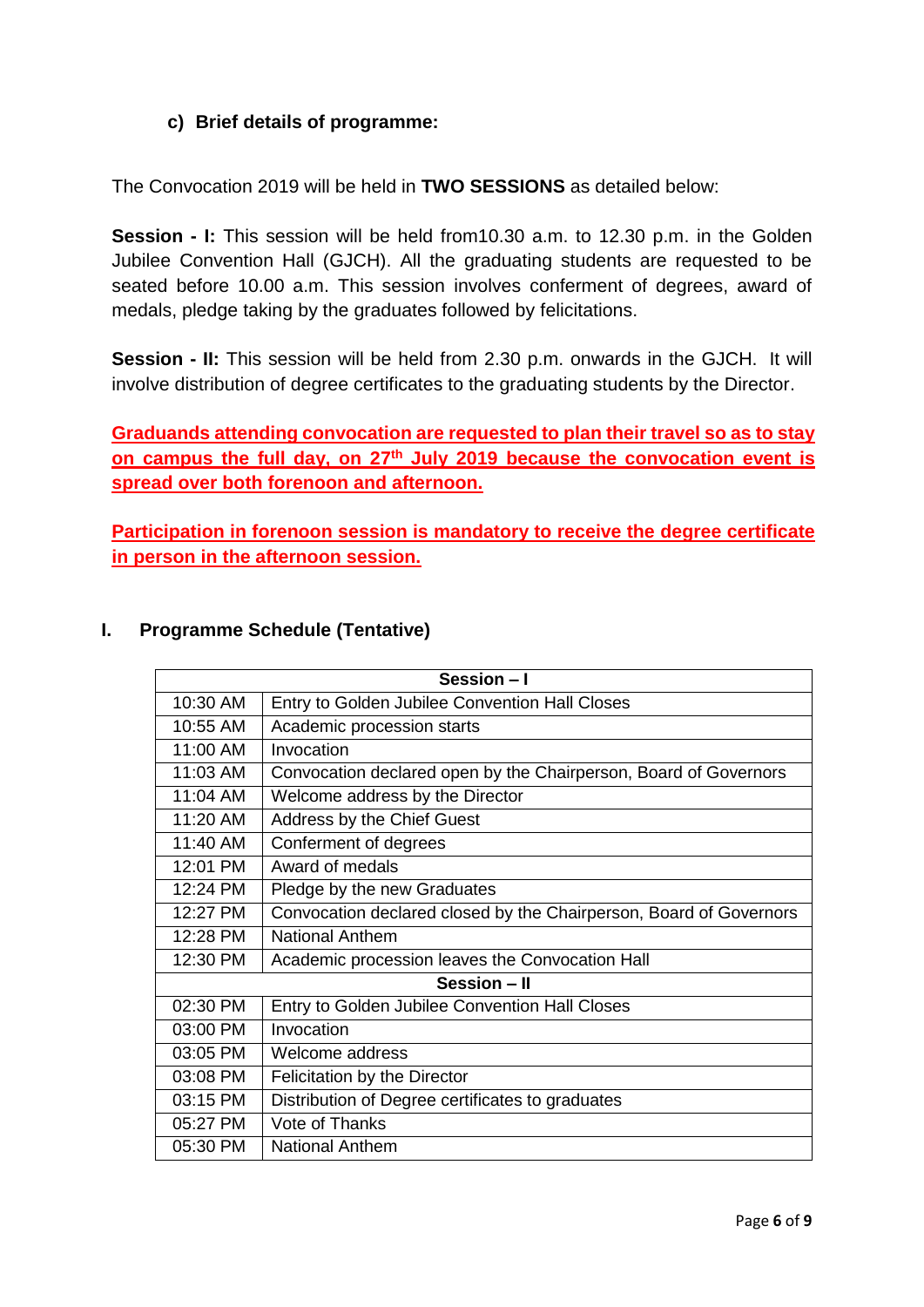- **II. Seating in the Golden Jubilee Convention Hall**
	- **Having completed the 'On campus registration', the graduands shall go through the Registration kit which will contain tokens for gown, meal coupons and information about the day's programme.**
	- The entry gates to the **Golden Jubilee Convention Hall** open at 09.00 a.m. and close at 10.30 a.m. Please comply with the convocation dress code including the gown before entering the convocation hall.
	- Entry passes will be issued to the guests of 'on campus' registrants. Possession of entry pass is mandatory to occupy a seat in the convocation hall. Maximum of two guests are allowed per registered graduand.
	- Selected seating areas inside the hall are designated for the parents/guests. Adequate signage and placards will be available in key locations for guidance.
	- When the academic procession enters the convocation hall, the audience shall rise and remain standing at their respective seats, until the end of invocation song.
	- **The convocation being a solemn function, everyone is requested to observe the protocol. Once seated, movement into or out of the convocation hall will be restricted until the conclusion of the session.**
	- It is mandatory that the decorum of the solemn occasion of convocation is maintained by all until the academic procession leaves the convocation hall.
	- Please note that children below 12 years are not allowed into the convocation hall.
	- A special arrangement (waiting hall with live streaming of the function) is made in Orion for the benefit of children below 12 years (not allowed inside the convocation hall) and other accompanying guests.
	- **Those who do not complete the On campus registration can receive the degree certificate only after the convocation.**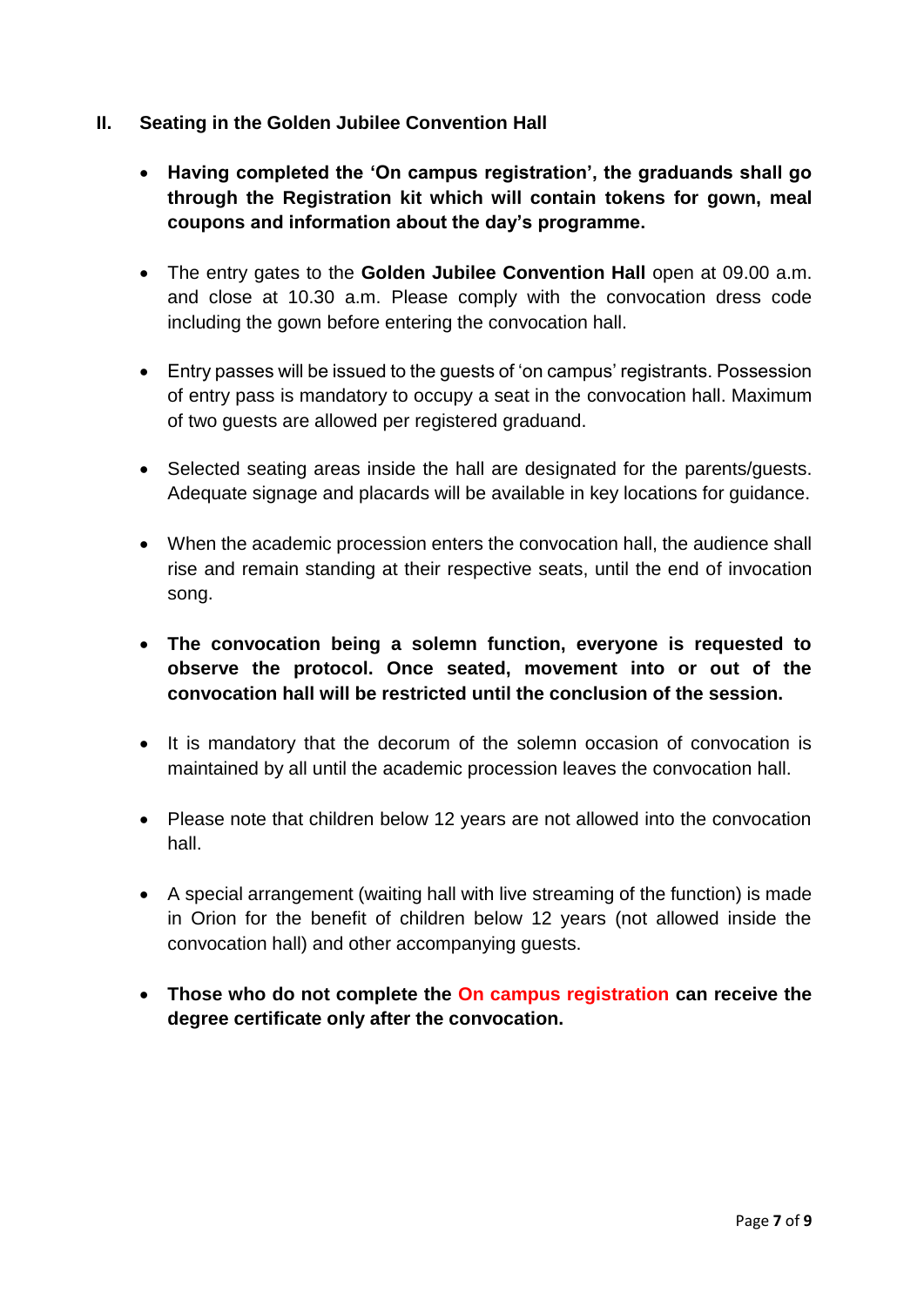## **III. Award of Medals and Certificates:**

- The ceremony during session I of the convocation begins at 11:00 a.m.
- Department wise, the degrees shall be conferred upon the graduands by the Director, as the Head of the Department announces the eligibility list. **As the name of each programme is called out by the** Head of the Department**, the respective graduands shall rise briefly to be hailed by the congregation.**
- As the names of medal winners are called out, they shall proceed, one by one, to the dais in a line.
- The procedure mentioned below must be followed while receiving the medal:
	- **Walk on to the stage from the left side**
	- As you approach the center stage, please bow slightly as a mark of respect to the Chief Guest, director and other dignitaries.
	- While receiving the medal from the Chief Guest, look towards the camera to freeze your moment of glory in a clear picture.
	- After receiving the medal and certificate, please walk down from the right side to return to your seat.
	- **Please avoid handshake while receiving the medal.**
- The recipient of the President's Gold Medal shall read the pledge, and all the other graduates shall stand up and take the oath by reciting the same.
- Graduands remain silent at all times, until the academic procession leaves the convocation hall.
- The audience shall remain standing while the academic procession leaves the Hall.

## **IV. Distribution of Degrees**

- **Graduands will receive their degree certificates in person from the Director on the dais in Session-II.**
- **The director will offer felicitations to the new graduates on their accomplishments.**
- Degrees will be awarded to all the registrants (on campus registration) in the alphabetical order of department's name. Further, within a department, the